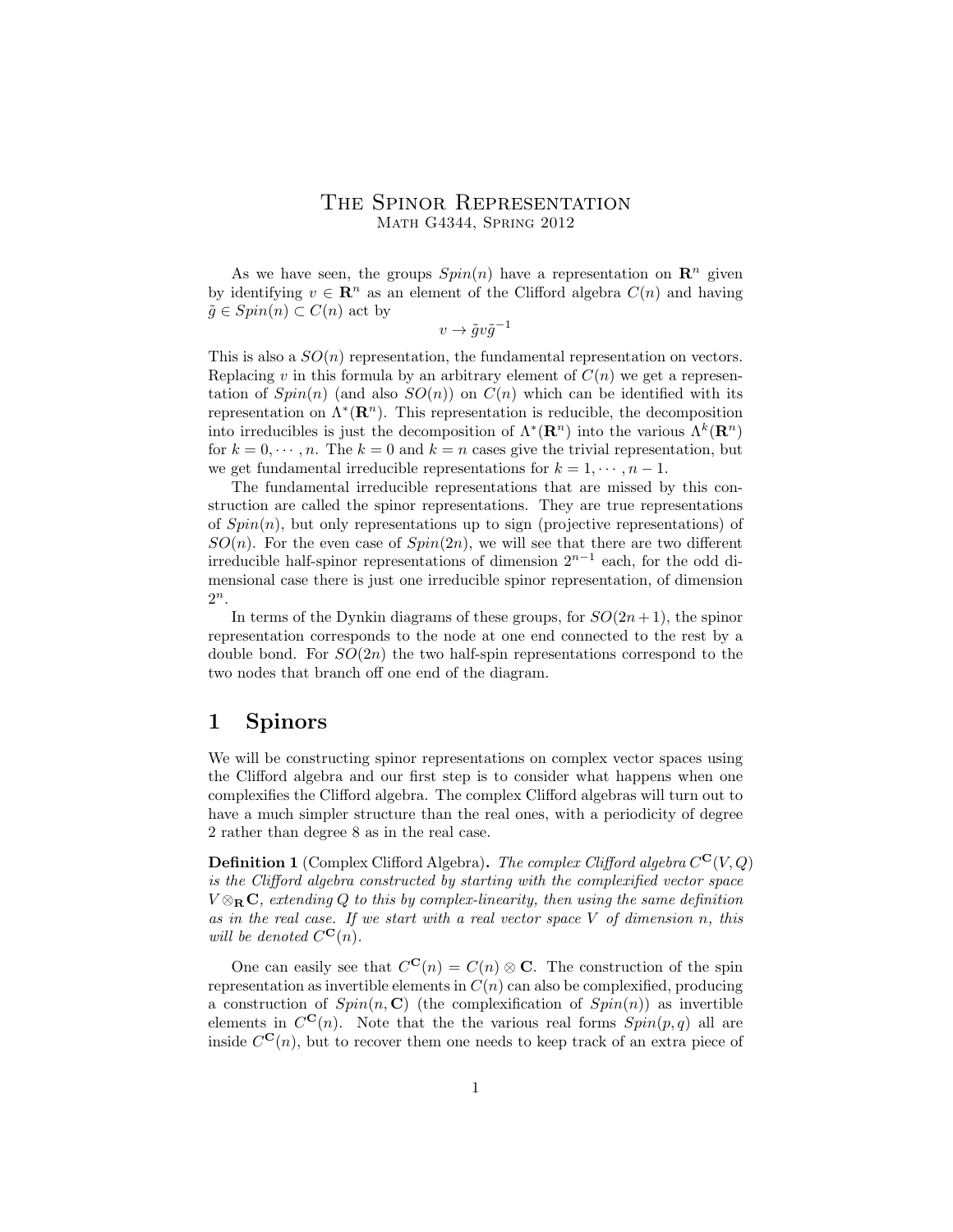structure. When the complexified Clifford algebra comes is the Clifford algebra of  $V \otimes_R \mathbf{C}$ , the complexification of a real vector space V, one has a conjugation operation

$$
\mathcal{C}: V\otimes_{\mathbf{R}}\mathbf{C}\to V\otimes_{\mathbf{R}}\mathbf{C}
$$

that acts by complex conjugation of the C factor and leaves invariant the real subspace  $V \otimes 1$ .

We will study the structure of the algebras  $C^{C}(n)$  by an inductive argument. To begin the induction, recall that

$$
C(1) = \mathbf{C}, \quad C(2) = \mathbf{H}
$$

so

$$
C^{\mathbf{C}}(1) = C(1) \otimes_{\mathbf{R}} \mathbf{C} = \mathbf{C} \oplus \mathbf{C}
$$

and

$$
C^{\mathbf{C}}(2) = C(2) \otimes_{\mathbf{R}} \mathbf{C} = \mathbf{H} \otimes_{\mathbf{R}} \mathbf{C} = M(2, \mathbf{C})
$$

Theorem 1.

$$
C^{\mathbf{C}}(n+2) = C^{\mathbf{C}}(n) \otimes_{\mathbf{C}} C^{\mathbf{C}}(2) = C^{\mathbf{C}}(n) \otimes_{\mathbf{C}} M(2, \mathbf{C})
$$

Using the cases  $n = 1, 2$  to start the induction, one finds

Corollary 1. If  $n = 2k$ 

$$
C^{\mathbf{C}}(2k) = M(2, \mathbf{C}) \otimes \cdots \otimes M(2, \mathbf{C}) = M(2^k, \mathbf{C})
$$

where the product has k factors, and if  $n = 2k + 1$ ,

$$
C^{\mathbf{C}}(2k+1) = C^{\mathbf{C}}(1) \otimes M(2^k, \mathbf{C}) = M(2^k, \mathbf{C}) \oplus M(2^k, \mathbf{C})
$$

*Proof of Theorem:* Choose generators  $h_1, h_2$  of  $C(2), f_1, \dots, f_n$  of  $C(n)$  and  $e_1, \dots e_{n+2}$  of  $C(n+2)$ . Then the isomorphism of the theorem is given by the following map of generators

$$
e_1 \to 1 \otimes h_1
$$

$$
e_2 \to 1 \otimes h_2
$$

$$
e_3 \to if_1 \otimes h_1 h_2
$$

$$
\cdots
$$

$$
e_{n+2} \to if_n \otimes h_1 h_2
$$

One can check that this map preserves the Clifford algebra relations and is surjective, thus an isomorphism of algebras.

From now we'll concentrate on the even case  $n = 2k$ . In this case we have seen that the complexified Clifford algebra is the algebra of  $2^k$  by  $2^k$  complex matrices. A spinor space  $S$  will be a vector space that these matrices act on: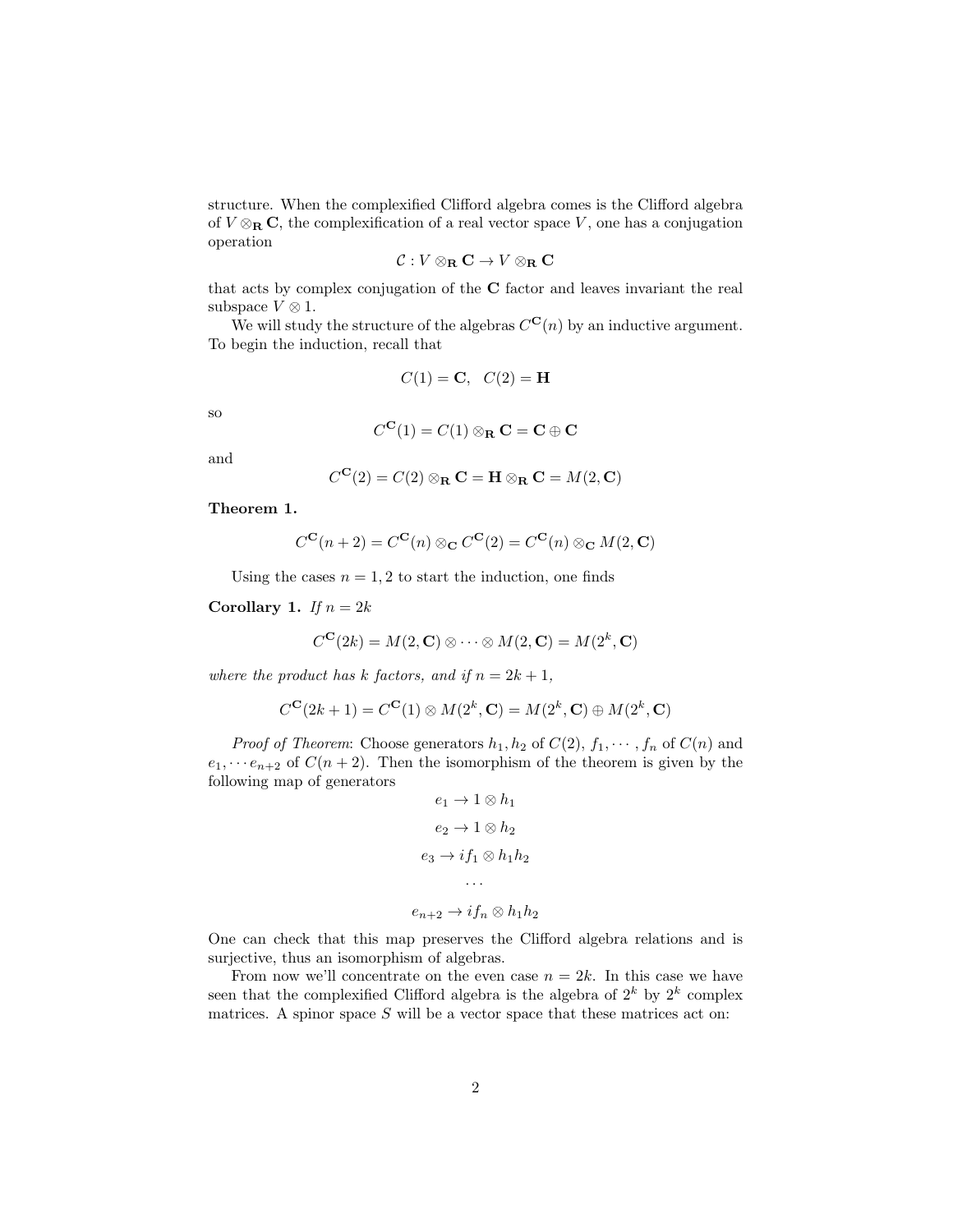**Definition 2** (Spinors). A spinor module S for the Clifford algebra  $C^{\mathbf{C}}(2k)$  is given by a choice of a  $2^k$  dimensional complex vector space S, together with an *identification*  $C^{C}(2k) = End(S)$  of the Clifford algebra with the algebra of linear endomorphisms of S.

So a spinor space is a complex dimensional vector space  $S$ , together with a choice of how the  $2k$  generators  $e_i$  of the Clifford algebra act as linear operators on S.

To actually construct such an  $S$ , together with appropriate operators on it, we will use exterior algebra techniques. We'll begin by considering the real exterior algebra  $\Lambda^*(\mathbf{R}^n)$ . Associated to any vector v there is an operator on  $\Lambda^*(\mathbf{R}^n)$  given by exterior multiplication by v

$$
v\wedge:\alpha\to v\wedge\alpha
$$

If one has chosen an inner product on  $\mathbb{R}^n$  there is an induced inner product on  $\Lambda^*(\mathbf{R}^n)$  (the one where the wedge products of orthonormal basis vectors are orthonormal). With respect to this inner product, the operation  $v \wedge$  has an adjoint operator,  $v$ .

Physicists have a useful notation for these operations, in which

$$
a^{\dagger}(v) = v \wedge, \ a(v) = v
$$

and

$$
a^{\dagger}(e_i) = a_i^{\dagger}, \ \ a(e_i) = a_i
$$

The algebra satisfied by these operators is called the algebra of Canonical Anticommutation Relations (CAR)

**Definition 3** (CAR). For each positive integer n, there is an algebra called the algebra of Canonical Anticommutation Relations, with  $2n$  generators  $a_i, a_i^{\dagger}$ ,  $i = 1, \dots, n$  satisfying the relations

$$
\{a_i, a_j\} = \{a_i^{\dagger}, a_j^{\dagger}\} = 0
$$

$$
\{a_i, a_j^{\dagger}\} = \delta_{ij}
$$

As we have seen, this algebra can be represented as operators on  $\Lambda^*(\mathbf{R}^n)$ . One can identify this algebra with the Clifford algebra  $C(n)$  as follows

$$
v \in C(n) \to a^{\dagger}(v) - a(v)
$$

since one can check that

$$
v^{2} = (a^{\dagger}(v) - a(v))^{2} = (a^{\dagger}(v))^{2} + (a(v))^{2} - \{a^{\dagger}(v), a(v)\} = -||v||^{2}\mathbf{1}
$$

Specializing for simplicity to the case  $n = 2k$ , one can complexify  $\Lambda^*(\mathbb{R}^n)$ and get a complex representation of  $C^{C}(2k)$  on this space. This representation is of dimension  $2^{2k}$ , so it is not the  $2^k$  dimensional irreducible representation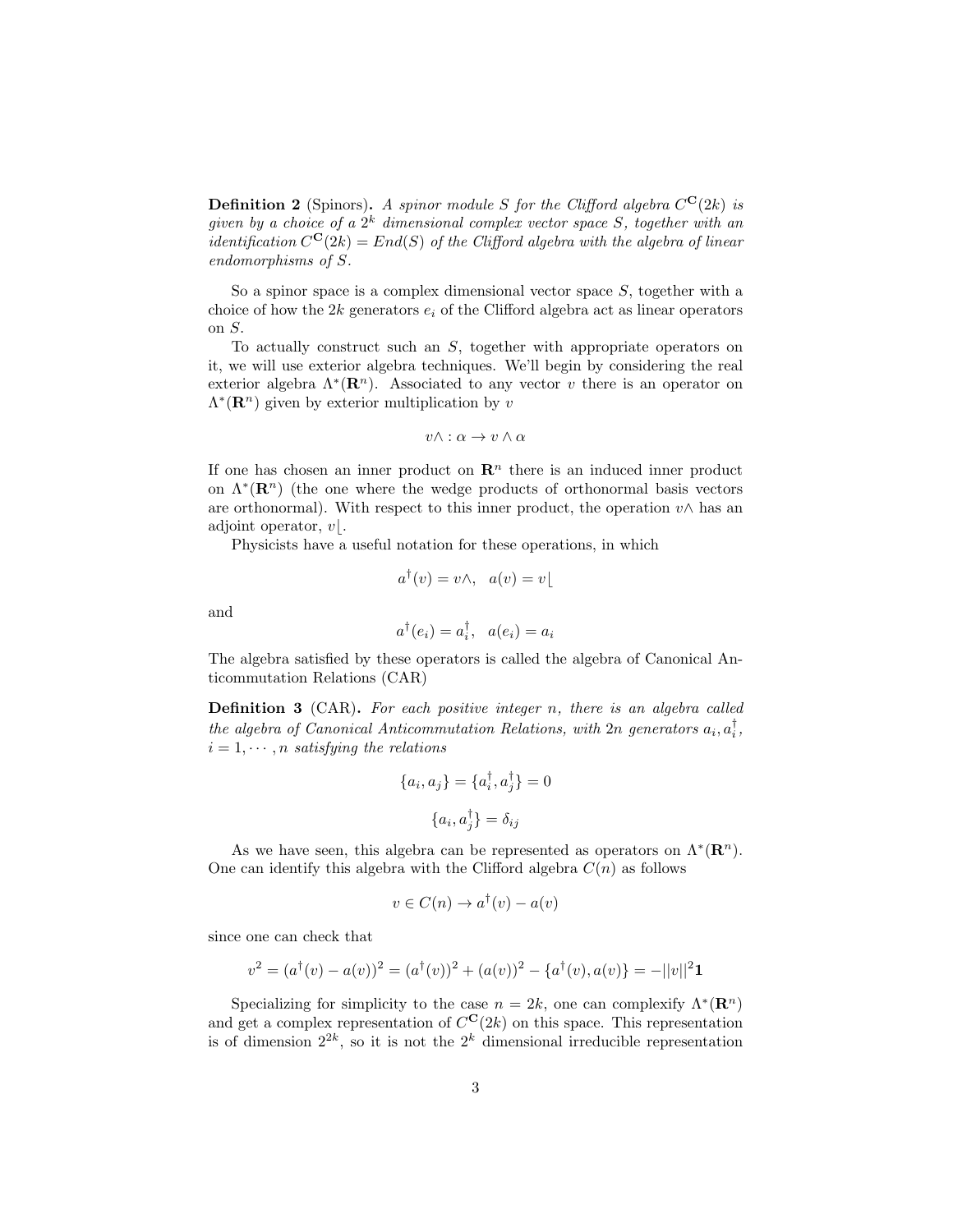on a spinor space  $S$ . Some way must be found to pick out a single irreducible representation S from the reducible representation on  $\Lambda^*(\mathbf{R}^n) \otimes \mathbf{C}$ . This problem is a bit like the one faced in the Borel-Weil approach to the representations of compact Lie groups, where we used a complex structure to pick out a single irreducible representation. Here we will have to use a similar trick.

If we pick a complex structure J on  $V = \mathbb{R}^{2k}$ , we have a decomposition

$$
V\otimes\mathbf{C}=W_J\oplus\bar{W}_J
$$

Where  $W_J$  is the +i eigenspace of  $J, \bar{W}_J$  is the  $-i$  eigenspace. We will pick an orthogonal complex structure  $J$ , i.e. one satisfying

$$
\langle Jv, Jw \rangle = \langle v, w \rangle
$$

**Definition 4** (Isotropic Subspace). A subspace W of a vector space V with inner product  $\langle \cdot, \cdot \rangle$  is an isotropic subspace of V if

$$
=0~~\forall~w_1, w_2 \in W
$$

and one has

**Claim 1.** The subspaces  $W_J$  and  $\bar{W}_J$  are isotropic subspaces of  $V \otimes \mathbf{C}$ .

This is true since, for  $w_1, w_2 \in W_J$ ,

$$
===-
$$

Since  $W_J$  is isotropic, the Clifford subalgebra  $C(W_J) \subset C^{\mathbf{C}}(2k)$  generated by elements of  $W_J$  is actually the exterior algebra  $\Lambda^*(W_J)$  since on  $W_J$  the quadratic form coming from the inner product is zero, and the Clifford algebra for zero quadratic form is just the exterior algebra. In a similar fashion  $\tilde{C}(W_J)$ can be identified with  $\Lambda^*(\bar{W}_J)$ . There are various ways of setting this up, but what we plan to do is to construct a spinor space S, as, say  $\Lambda^*(W_J)$ . This has the right dimension  $(2^k)$  and we just need to show that  $C^{\mathbf{C}}(2k)$  can be identified with the algebra of endomorphisms of this space.

Later on we'll examine the dependence of this whole set-up on the choice of complex structure J, but for now we will simply pick the standard choice of complex structure, identifying a complex basis  $w_j = e_{2j-1} + ie_{2j}$  for  $j = 1, \dots, k$ , with these vectors orthogonal with respect to the standard Hermitian structure.

#### Claim 2.

$$
C^{\mathbf{C}}(2k) = End(\Lambda^*(\mathbf{C}^k))
$$

Using the creation and annihilation operator notation for operators on  $\Lambda^*(\mathbb{C}^k)$ , we can identify Clifford algebra generators with generators of the CAR algebra as follows (for  $j = 1, \dots, k$ )

$$
e_{2j-1} = a_j^{\dagger} - a_j
$$

$$
e_{2j} = -i(a_j^{\dagger} + a_j)
$$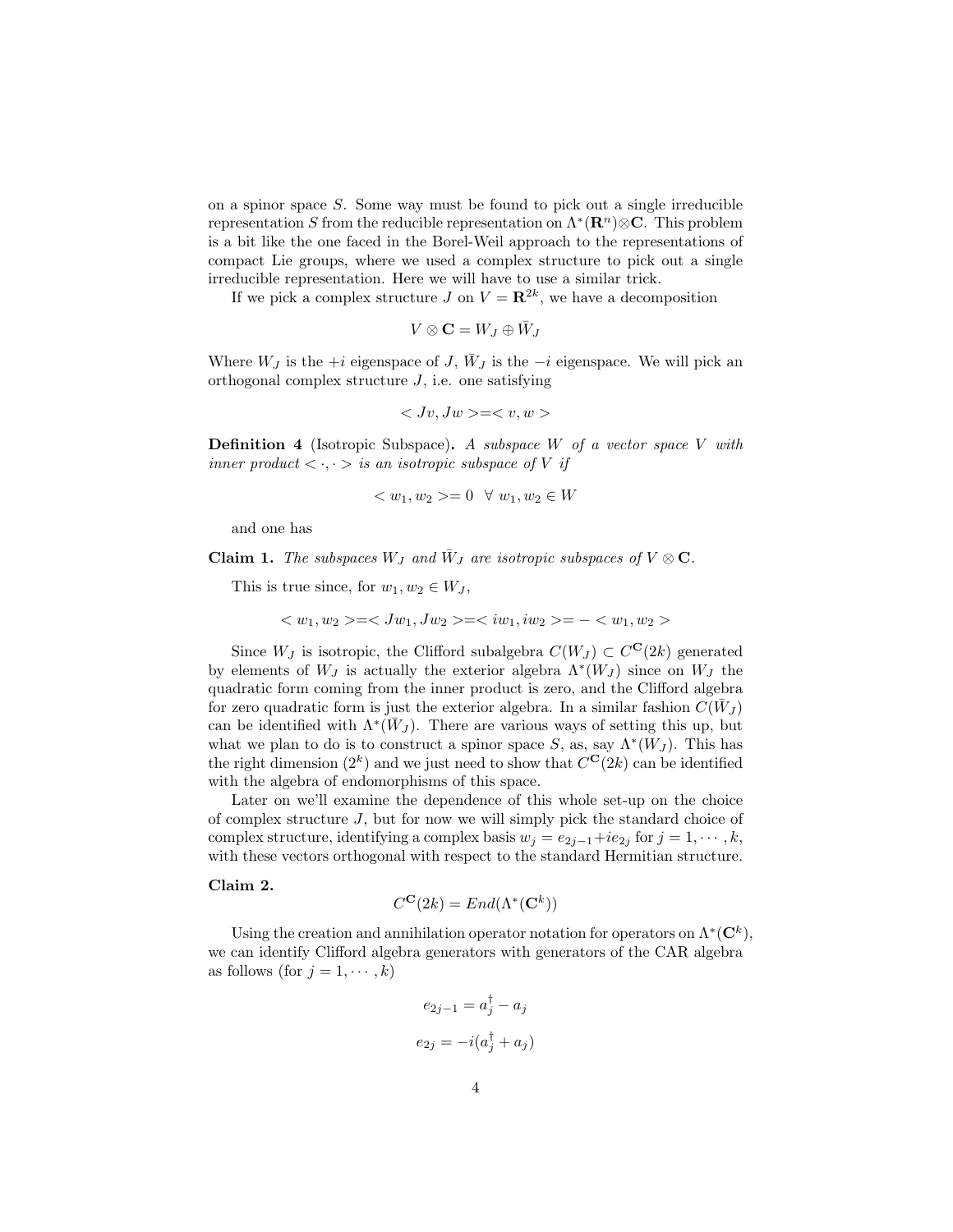One can check that the CAR algebra relations imply the Clifford algebra relations

$$
\{e_i, e_j\} = -2\delta_{ij}
$$

The complex basis elements  $w_j \in W_J$  of the complexified Clifford algebra have adjoints  $\overline{w_i} \in W_J$ .

With this explicit model  $S = \Lambda^*(\mathbb{C}^k)$  and the explicit Clifford algebra action on it, one can see how elements of  $\mathfrak{spin}(2k)$  act on S, and thus compute the character of S as a  $Spin(2k)$  representation. The k commuting elements of  $\mathfrak{spin}(2k)$ that generate the maximal torus are the  $\frac{1}{2}e_{2j-1}e_{2j}$ . In the representation on  $\Lambda^*(\mathbf{C}^k)$  they are given by

$$
\frac{1}{2}e_{2j-1}e_{2j} = -i\frac{1}{2}(a_j^{\dagger} - a_j)(a_j^{\dagger} + a_j) = i\frac{1}{2}[a_j, a_j^{\dagger}]
$$

The eigenvalues of  $[a_j, a_j^{\dagger}]$  on  $\Lambda^*(\mathbb{C}^k)$  are  $\pm 1$ , depending on whether or not the basis vector  $e_j$  is in the string of wedge products that makes up the eigenvector. The weights of the the representation S are sets of k choices of  $\pm \frac{1}{2}$ 

$$
(\pm \frac{1}{2}, \cdots, \pm \frac{1}{2})
$$

In this normalization, representations of  $Spin(2k)$  that are actually representations of  $SO(2k)$  have integral weights, the ones that are just representations of  $Spin(2k)$  have half-integral weights.

The decomposition into half-spin representations  $S^+$  and  $S^-$  corresponds to the decomposition into weights with an even or odd number of minus signs. With a standard choice of positive roots, the highest weight of one half-spin representation is

$$
(+\frac{1}{2}, +\frac{1}{2}, \cdots, +\frac{1}{2}, +\frac{1}{2})
$$
  

$$
(+\frac{1}{2}, +\frac{1}{2}, \cdots, +\frac{1}{2}, -\frac{1}{2})
$$

and for the other it is

Note that these weights are not the weights of the representation of  $U(k) \subset$  $SO(2k)$  on  $\Lambda^*(\mathbb{C}^k)$ . If one looks at how the Lie algebra of the maximal torus there acts on  $\Lambda^*(\mathbf{C}^k)$ , one finds that the weights are all 0 or 1. So the weights of  $\Lambda^*(\mathbb{C}^k)$  are the same as the weights of S, but shifted by an overall factor

$$
(-\frac{1}{2},-\frac{1}{2},\cdots,-\frac{1}{2})
$$

In other words, as a representation it of the maximal torus of  $Spin(2k)$  it is best to think of S as not  $\Lambda^*(\mathbf{C}^k)$ , but as

$$
S = \Lambda^*(\mathbf{C}^k) \otimes (\Lambda^k(\mathbf{C}^k))^{-\frac{1}{2}}
$$

This expression makes sense not for  $U(k) \subset SO(2k)$ , but for its double-cover  $U(k)$  and its maximal torus  $\tilde{T}$ .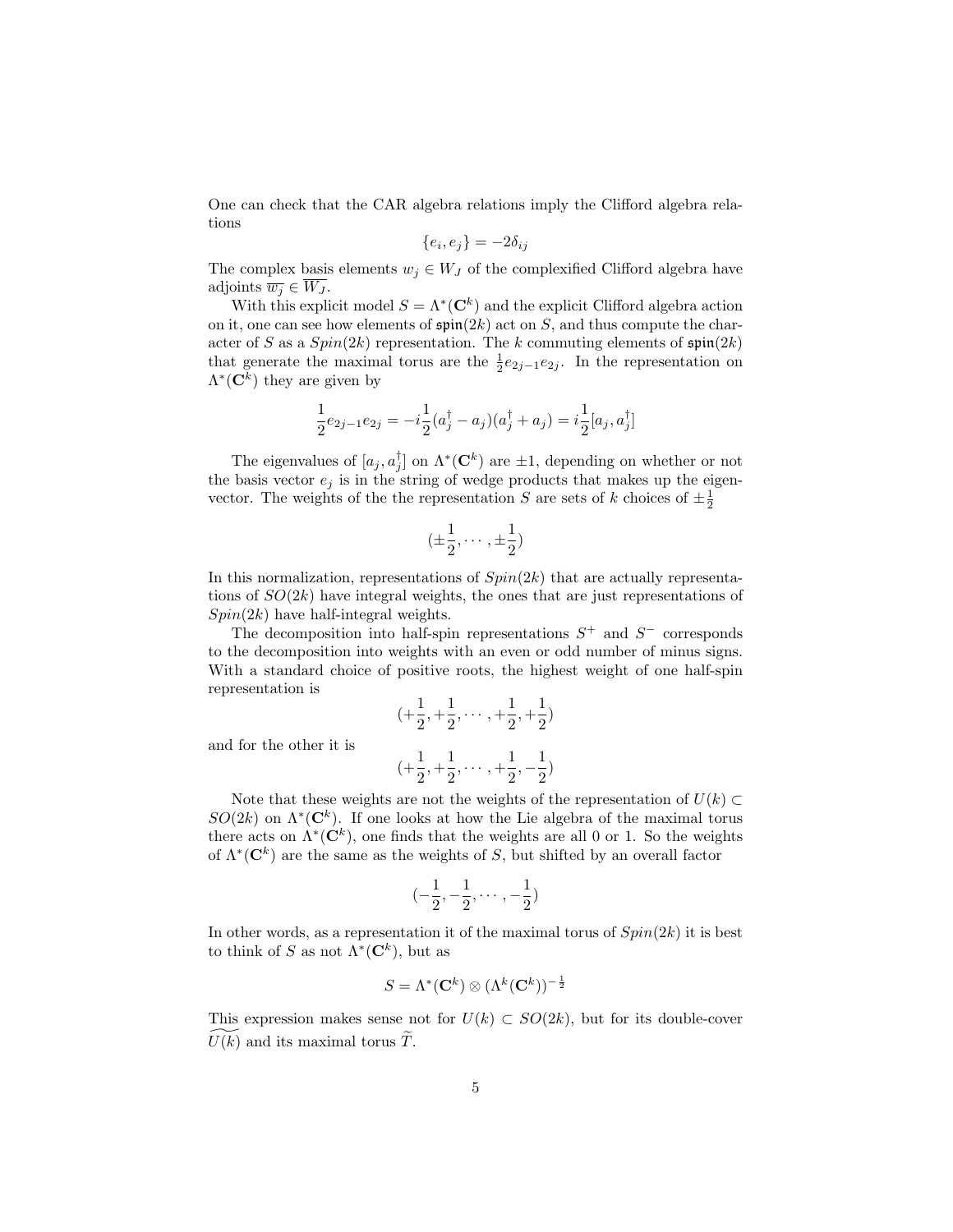This overall factor disappears if you just consider the projective representation on  $P(S)$  (complex lines in S), since then

$$
P(S) = P(\Lambda^*(\mathbf{C}^k))
$$

This is a reflection of the general point that by trying to construct S only knowing  $End(S) = C^{\mathbf{C}}(2k)$ , so we can only canonically construct  $P(S)$ , not S itself. Multiplying S by a scalar doesn't affect  $End(S)$ .

## 2 Complex Structures and Borel-Weil for Spinors

The construction of S given above used a specific choice of complex structure J. In general, a choice of J allows us to write

$$
{\bf R}^{2k}\otimes {\bf C}=W_J\oplus \bar W_J
$$

and construct S as  $\Lambda^*(W_J)$ . Recall that to understand its transformation properties under the maximal torus of  $Spin(n)$ , it is better to think of

$$
S = \Lambda^*(W_J) \otimes (\Lambda^k(W_J))^{-\frac{1}{2}}
$$

In the language of the CAR algebra, one can think of  $S$  as being generated by the operators  $a_j^{\dagger}$  and  $a_j$  acting on a "vacuum vector"  $\Omega_J$ .  $\Omega_J$  depends on the choice of complex structure, and transforms under the maximal torus of  $Spin(2k)$ , transforming as  $(\Lambda^k(\bar{W}_J))^{\frac{1}{2}}$ .

Given the spinor representation S, one can think of  $\Omega_J$  as a vector in S satisfying

$$
\bar{w} \cdot \Omega_J = 0 \quad \forall \bar{w} \in \bar{W}_J
$$

This relation defines  $\Omega_J$  up to a scalar factor and sets up an identification between orthogonal complex structures J and lines in S. Not all elements of  $P(S)$ correspond to possible  $J$ 's. The ones that do are said to be the lines generated by "pure spinors". This correspondance between pure spinors and orthogonal complex structures J could equivalently be thought of as a correspondance betwen pure spinors and isotropic subspaces of  $\mathbb{R}^{2k} \otimes \mathbb{C}$  of maximal dimension (the  $\bar{W}_J$ ).

Once one has made a specific choice of  $J$ , say  $J_0$ , this defines a model for the spinor space  $\Lambda^*(W_{J_0})$  and in this model  $\Omega_{J_0} = 1$ . If one changes complex structure from  $J_0$  to a J such that

$$
W_J = \mathrm{graph}(S: W_{J_0} \to \bar{W}_{J_0})
$$

then one has identified J with a map  $S \in W_{J_0} \times \bar{W}_{J_0}^*$ . Using the inner product and the fact that  $W_J$  is isotropic one can show that  $S \in \Lambda^2(W_{J_0})$ . One can then show that taking

$$
\Omega_J = e^{\frac{1}{2}S}
$$

solves the equation

$$
\bar{w}\cdot\Omega_J=0\;\;\forall \bar{w}\in \bar{W}_J
$$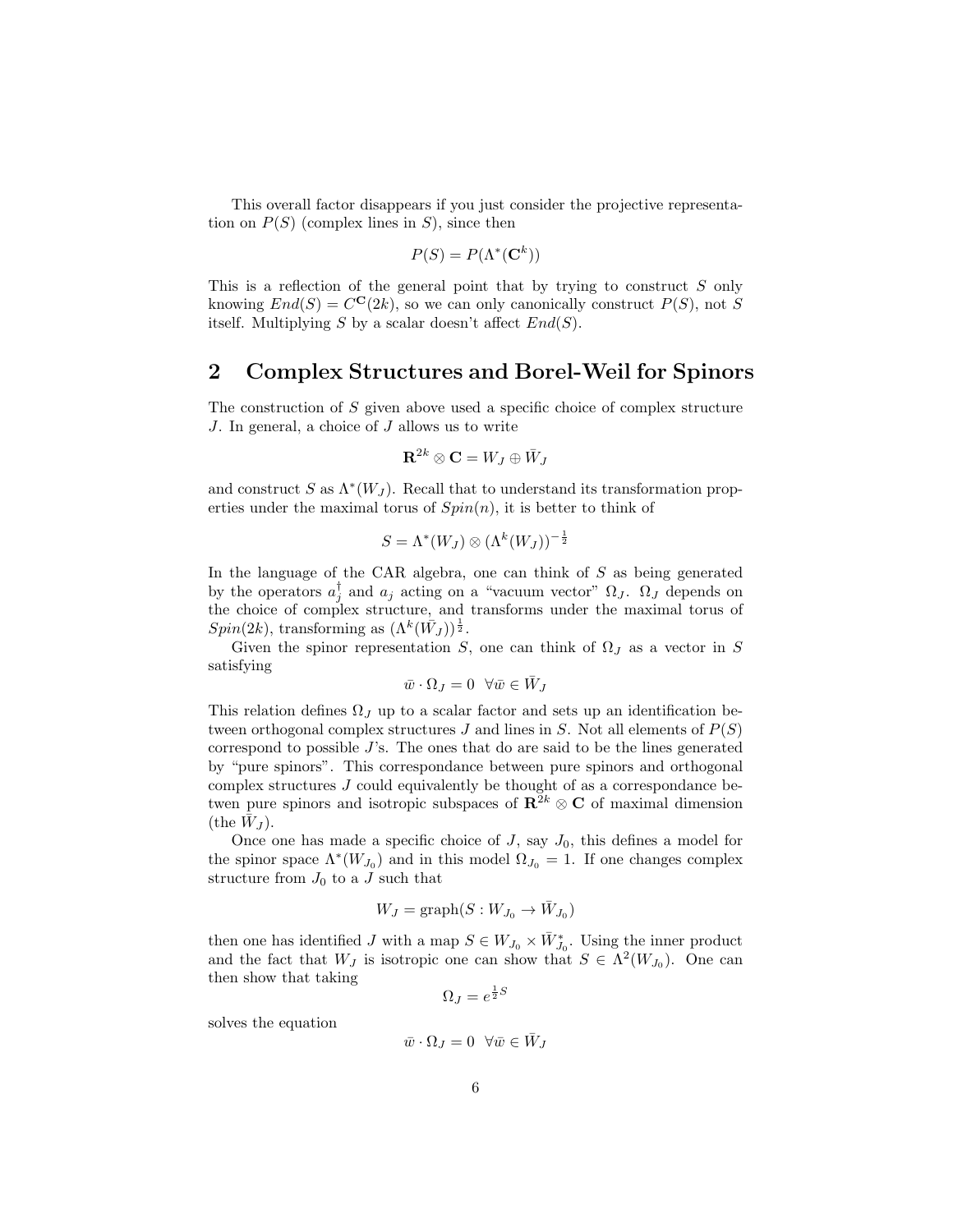for this model of S. For more details about this construction, see [3] Chapter 12.

The space of all orthogonal complex structures on  $\mathbb{R}^{2k}$  can be identified with the homogeneous space  $O(2k)/U(k)$ . An orthogonal complex structure J is explicitly represented by an orthogonal map  $J \in O(2k)$ . This space has two components, corresponding to a choice of orientation. We'll mainly consider the component  $J \in SO(2k)$ . For any such J, the subgroup that preserves the decompostion of  $\mathbb{R}^{2k} \otimes \mathbb{C}$  into eigenspaces of J (and thus preserves that complex structure) is a subgroup isomorphic to  $U(k)$ .

The space of orientation-preserving orthogonal complex structures can be thought of as

$$
SO(2k)/U(k) = Spin(2k)/\tilde{U}(k)
$$

There is a complex line bundle  $L$  over this space whose fiber above  $J$  is the complex line in  $P(S)$  generated by  $\Omega_J$ . The fact that  $\Omega_J$  transforms as  $(\Lambda^k(W_J))^{-\frac{1}{2}}$ corresponds to the global fact that as line bundles

$$
L\otimes L=\det^{-1}
$$

where det is the line bundle whose fiber over  $J$  is  $\Lambda^k(W_J)$ .

The space  $Spin(2k)/\tilde{U}(k)$  is one of the generalized flag manifolds that occurs if one develops the Borel-Weil picture for the compact group  $Spin(2k)$ . It is a complex manifold, with a description as a quotient of complex Lie groups

$$
SO(2k)/U(k) = Spin(2k)/\widetilde{U}(k) = Spin(2k,\mathbf{C})/P
$$

where P is a parabolic subgroup of  $Spin(2k, \mathbb{C})$ . The line bundle L is a holomorphic line bundle, and corresponds to the Borel-Weil construction of a line bundle with highest weight

$$
(+\frac{1}{2},+\frac{1}{2},\cdots,+\frac{1}{2},+\frac{1}{2})
$$

This is the holomorphic line bundle corresponding to one of the half-spinor representations  $S^+$  and the Borel-Weil theorem gives a construction of  $S^+$  as

$$
S^+ = \Gamma_{hol}(L)
$$

Unlike the construction in terms of the complex exterior algebra, this construction doesn't depend upon a fixed choice of complex structure, but uses the global geometry of the space of all complex structures.

## 3 Other Constructions of Spinors and References

There are several other possible approaches to constructing spinor representations, These include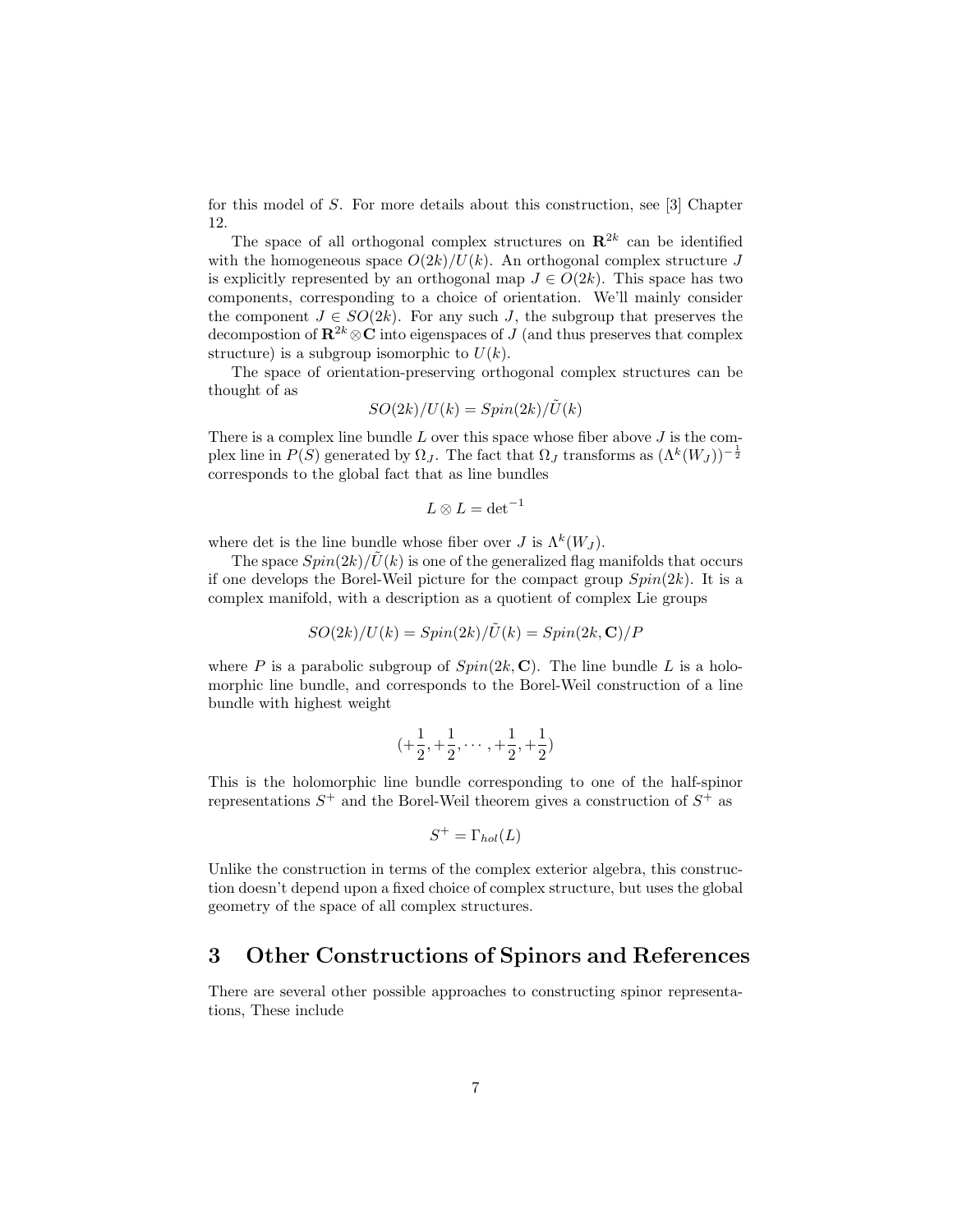- One could of course just use the general theory for compact Lie groups, which includes constructions of representations in terms of Verma modules or geometrically as in Borel-Weil-Bott. An example of a textbook that works out properties of spinors just using roots, weights, the Weyl group, etc. is [1].
- One can work with a split real form of  $Q$  of signature  $(k, k)$ , and then complexify. This has the advantage that the real Clifford algebra is just

$$
C(k,k) = M(2^k, \mathbf{R})
$$

and the vector space V can be written as  $W \oplus W^*$ , with W a real kdimensional isotropic subspace and  $W^*$  its dual, also isotropic. One then has

$$
C(W) = \Lambda^*(W), \ C(W^*) = \Lambda^*(W^*)
$$

and can realize the spinor representation on  $\Lambda^*(W)$  with  $C(W)$  acting by exterior multiplication,  $C(W^*)$  by the adjoint operation. For examples of where this construction is carried out, see [2] and [4], as well as [5].

The problem with this is that we are actually interested not in the split real form  $Spin(k, k)$  of the spin group, but the compact form  $Spin(2k)$ , so need to somehow recover that structure using a conjugation operator. We will soon turn to an analog of the spin story using antisymmetric forms and symplectic groups. In that case, the analog construction for the split form is just the so-called Schrödinger representation, and there it is representations of the split form that we will be interested in. The construction we have used here is the analog of the Fock representation we will describe in the symplectic case.

- One can think of what we are doing is trying to construct minimal left ideals of the algebra  $C^{C}(n)$ , and do this by finding an element I so that our spinors gets constructed as the left action of  $C^{C}(n)$  on  $C^{C}(n)/I$ . An example of a book treating the subject from this point of view is [6].
- By analogy with what we did in the Peter-Weyl/Borel-Weil case, trying to identify a representation V when what we had was  $End(V) = V \otimes$ V ∗ , one can use the right Clifford action to impose conditions that pick out a unique one-dimensional space in  $V^*$ , say the highest-weight space. Knowing the highest weight of the representation and how the maximal torus acts in terms of quadratic Clifford elements, this can be done by constucting  $k$  such elements

$$
Q_j = e_{2j-1}e_j \otimes i \in C^{\mathbf{C}}(2k)
$$

which satisfy  $Q_j^2 = 1$  and imposing the k conditions picking out the eigenspace where they act by  $+1$ .

Besides the references given in the notes on Clifford algebras and spin groups, another good reference for this material, from a point of view close to the one taken here, is [7]. For another point of view, including some discussion of the relation to the Heisenberg algebra, see [?].